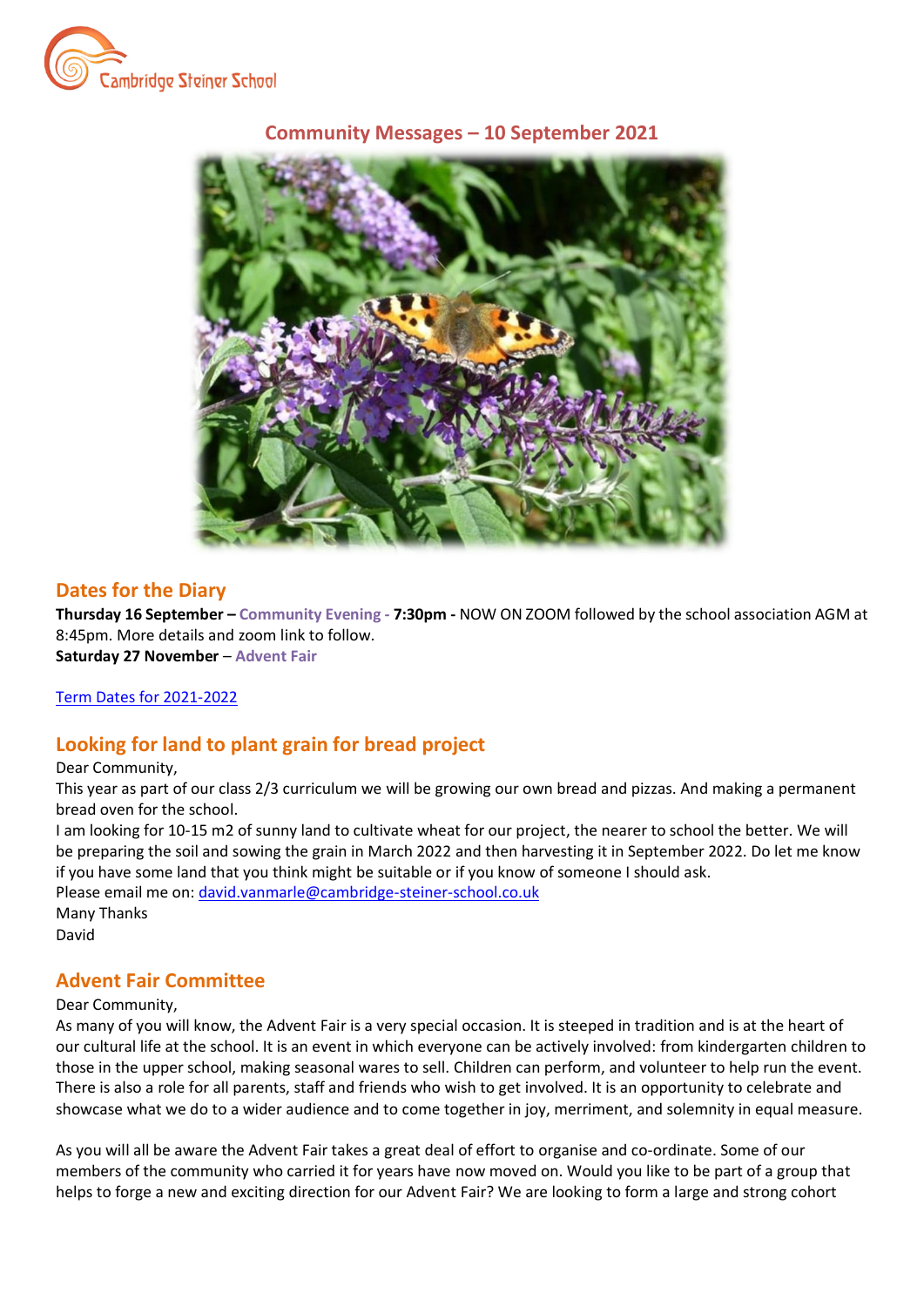

that can plan the event year upon year and further develop this wonderful event so that it reaches more and more people.

We would like to form this group as soon as possible to start work on this year's festival (whatever form it needs to take)! If you would like to be involved in the Advent Fair committee, please contact David: [david.vanmarle@cambridge-steiner-school.co.uk](mailto:david.vanmarle@cambridge-steiner-school.co.uk)

## **Growing Edible Gardens** - A practical course in growing edible gardens

**Venue:** Cambridge Steiner School, CB21 5DZ, Fulbourn **Dates:** 

- Session 1: Designing Your Edible Garden (Part 1) 2nd October 2021 (from 09:00 to 13:00)
- Session 2: Designing Your Edible Garden (Part 2) 6<sup>th</sup> November 2021 (from 09:00 to 13:00)

Session 3: Soil Health and Plant Nutrition 4th December 2021 (from 09:00 to 13:00)

- Session 4: Growing Edible Gardens (Part 1) 22nd January 2022 (from 09:00 to 13:00)
- 
- 
- -

Session 5: Growing Edible Gardens (Part 2) 19th February (from 09:00 to 13:00) **Cost**: £240.

The cost includes access to online resources and personal support throughout the workshop sessions and into spring planting of your own edible garden.



During the course you will learn how to:

- Design your own edible garden
- Create a meaningful companion plant list for a polyculture garden
- Create a planting plan
- Create a no-dig garden bed
- Make different types of compost for a productive garden and for nutritious and healthy food
- Make organic fertilisers to keep your soil and plants healthy
- Propagate vegetables, herbs and flowers
- Learn different strategies to keep the garden abundant throughout the growing season

The minimum number of participants to run the course is 5. Suitable from age 16. Parental consent is required for minors.

For more information about the course please visit [www.undertheoaktree.co.uk](http://www.undertheoaktree.co.uk/)

To book a place on the course please contact Andor at vinceandor@outlook.com